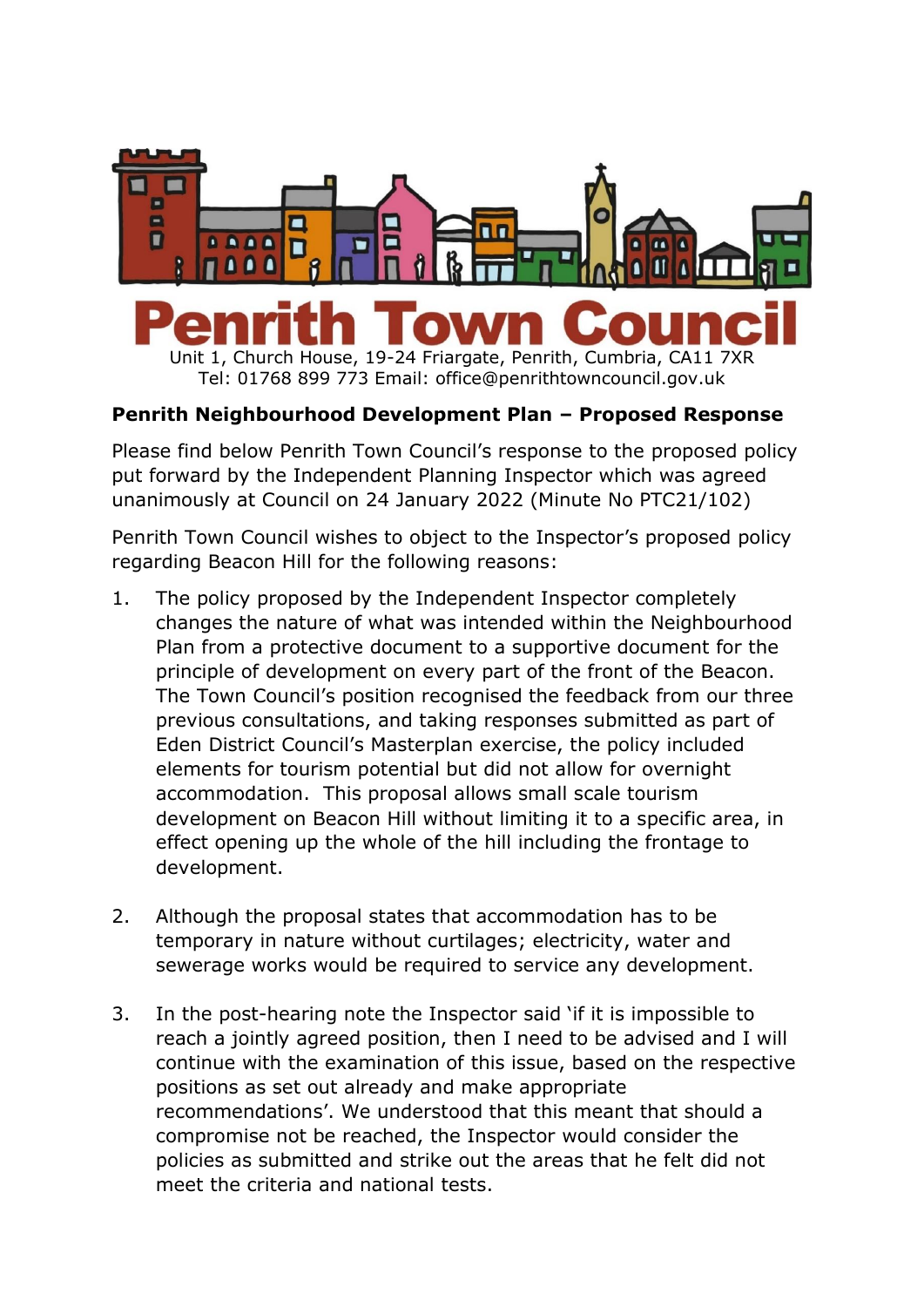4. Policy 8 of the Neighbourhood Development Plan is about protecting local green spaces put forward by residents as being special to them. These spaces, which included the Beacon were areas used by the public for informal gatherings, play and recreation and which were maintained and sometimes cultivated by the local community. At the examination we were asked to clarify how the areas were chosen and explained that they had been identified by the public during our consultation events, visited by ward councillors who observed how they were used and who also talked to local residents. Policy 9 is about protecting and enhancing sport, leisure and recreation facilities. It is unclear why these policies should be removed as not meeting basic conditions 'as the criteria for their designation has not had regard to the Secretary of State Policy and advice'. We believe that they are and would ask the Inspector to identify individual areas of concern. This point was not raised in the hearing, other than the concern surrounding the area of the Beacon. Should these policies be deleted, residents might reasonably ask why

they had been consulted numerous times if their views about which spaces were important to them were to be unilaterally disregarded.

- 5. We do not believe that the Inspector has the power to propose what he does. He has to consider the matters set out in para 8 of Schedule 4B including general conformity with the strategic policies in the development plan. He can make recommendations as set out in para 10 of the schedule and no others as stated explicitly and expressly in para 10(1). The recommendations are not any of those permissible under the Act and the modifications he can make are prescribed too.
- 6. We have been repeatedly told by residents about the Beacon 'if the price of access is development, it is a price too high'.
- 7. We believe that with the inclusion of this proposed policy, we have a Neighbourhood Development Plan that we cannot support at referendum and which would ultimately fail – a situation that the system should not produce. The Inspector should not put EDC in this position or affect PTC as the proposer in this way.

Suggested Modifications:

1. Rather than deleting these policies and replacing them with a policy covering just Beacon Hill, Penrith Town Council would prefer a modification to remove Beacon Hill and other individually identified green and leisure spaces not determined to fit the criteria out of Policies 8 and 9.